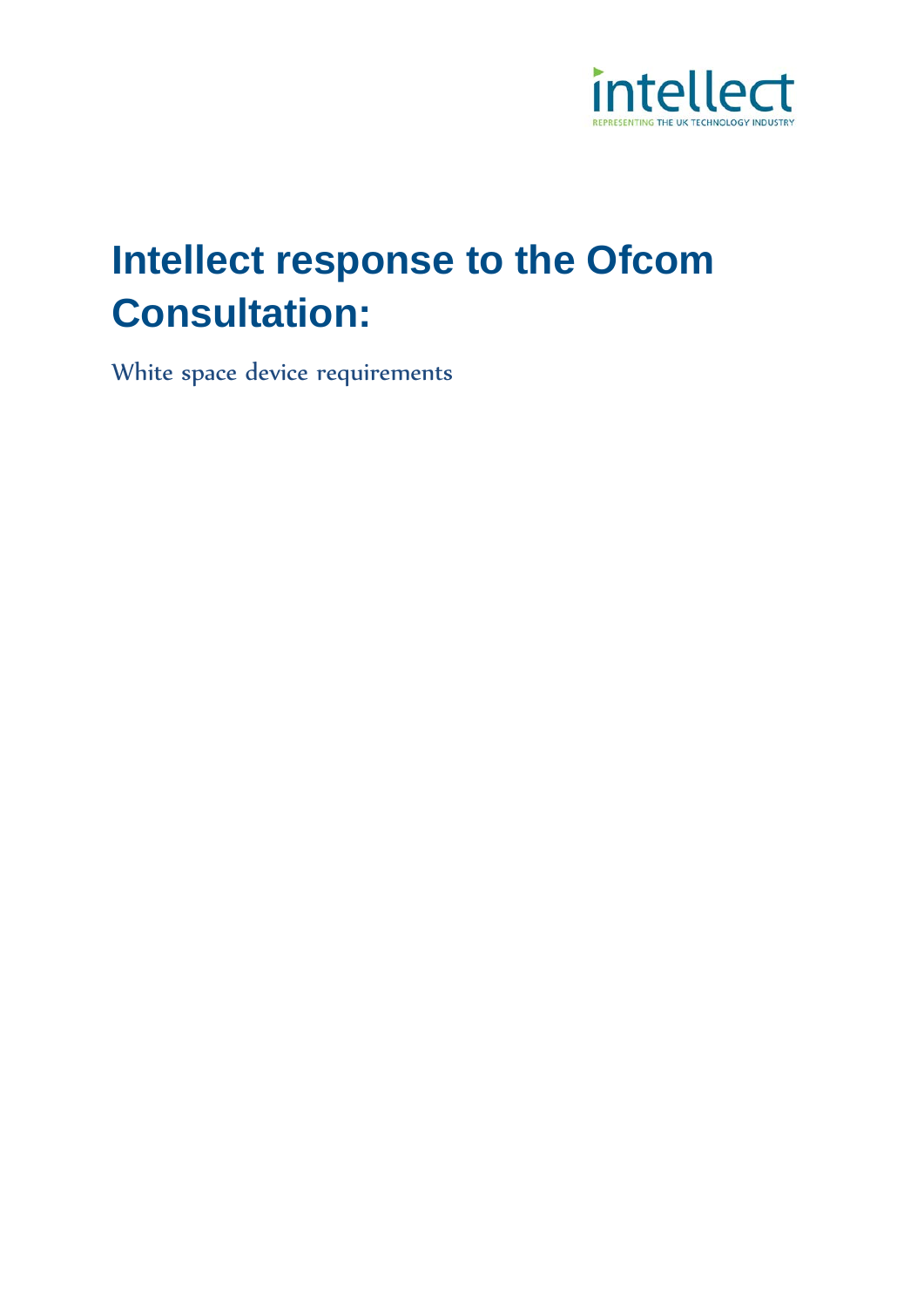

# **About Intellect**

Intellect is the trade association for the UK technology industry. In 2007, the industries Intellect represents accounted for 8% of UK GDP, £92bn of Gross Added Value and employed 1.2m people.

**\_\_\_\_\_\_\_\_\_\_\_\_\_\_\_\_\_\_\_\_\_\_\_\_\_\_\_\_\_\_\_\_\_\_\_\_\_\_\_\_\_\_\_\_\_\_\_\_\_\_\_\_\_\_\_\_\_\_\_\_\_\_\_\_\_\_\_\_\_\_\_\_\_\_\_\_\_\_\_**

Intellect provides a collective voice for its members and drives connections with government and business to create a commercial environment in which they can thrive. Intellect represents over 750 companies ranging from SMEs to multinationals. As the hub for this community, Intellect is able to draw upon a wealth of experience and expertise to ensure that its members are best placed to tackle challenges now and in the future.

Our members' products and services enable hundreds of millions of phone calls and emails every day, allow the 60 million people in the UK to watch television and listen to the radio, power London's world leading financial services industry, save thousands of lives through accurate blood matching and screening technology, have made possible the Oyster system, which Londoners use to make 28 million journeys every week, and are pushing Formula One drivers closer to their World Championship goal.

In the past 12 months 14,500 people have visited Intellect's offices to participate in over 550 meetings and 3,900 delegates have attended the external conferences and events we organise.

#### **Response**

#### **Preliminary remarks**

Intellect is pleased to have the opportunity to comment on these draft proposals for the operation of TV White Space Devices (WSD) in the UK. With increasing pressure on making available new spectrum opportunities, Intellect welcomes Ofcom's proposals to facilitate the opening of the TV broadcasting band for white space devices subject to the avoidance of harmful interference to incumbent licensed users, DTT and PMSE.

The current consultation only addresses the white space device requirements. However, the protection of existing services depends, as well as this, on the correct operation of the database and appropriate coexistence criteria.

Ofcom plans to consult on the second and third of these items during the first half of 2013. Ofcom may therefore need to revisit the proposals made in the current consultation in the light of responses to these later consultations.

Intellect notes that Ofcom is also undertaking work on emission masks for mobile broadband devices operating in the proposed 700MHz band. Intellect believes that Ofcom should apply consistent criteria for coexistence of DTT with mobile broadband and white space devices.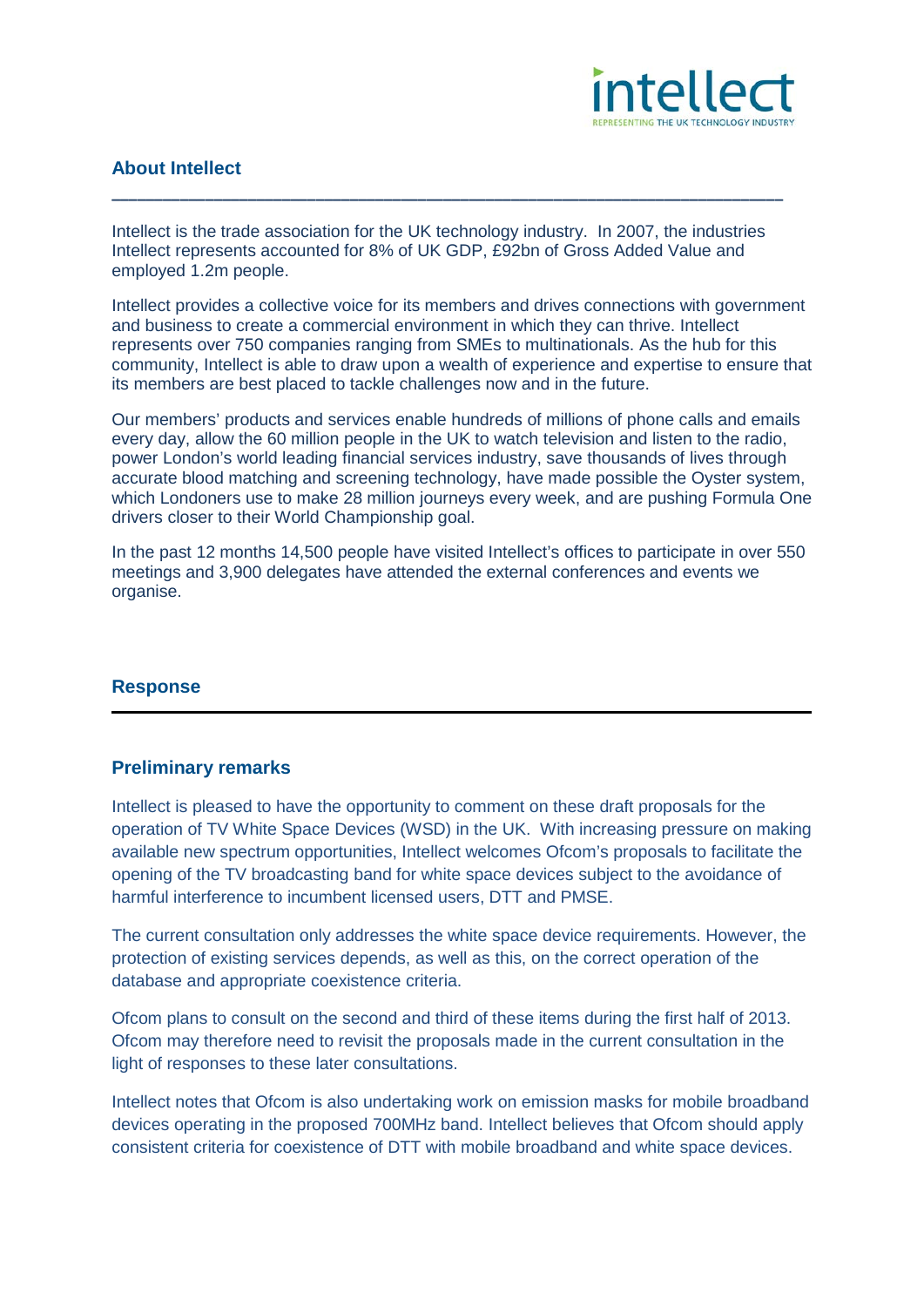

## **Specific Responses**

#### *Question 1: Do you agree with our approach to defining the various categories of WSDs?*

Recognising that a technology neutral approach has been adopted, which we fully support, we understand that there could be a broad range of different TVWS devices, with differing capabilities. We believe that the set of device categories proposed fully address the range of possible device characteristics, and therefore we agree with the approach adopted by Ofcom.

However we do note that according to clause 5.15, Type A devices are defined as having antennas which "are permanently mounted on a non-moving outdoor platform" while Type B devices "are not permanently mounted …". Clause 5.18 then identifies that device type is a manufacturer's declaration. However we believe that it will not be possible for a manufacturer to identify where the antenna is mounted (i.e. permanently on a non-moving platform, and whether or not it is indoors or outdoors). The status is unclear for a device with external antennas that are not intended to be permanently mounted. These issues would be clarified by modifying the definitions in the Voluntary National Specification to read:

- Type A WSD: A WSD which has one or more external antennas or which is intended to be permanently mounted to a building or structure.
- Type B WSD: A WSD which has an integral antenna and which is not intended to be permanently mounted to a building or structure.

The manufacturer's declaration can be confirmed by a conformance assessment that looks for the presence of mounting fixing points or accessories, information on permanent mounting in the product literature, or the presence of external antennas or antenna connectors on the device.

These definitions also need to be added to the Interface requirement, and corresponding changes should be made to clauses 5. (3) (e) and 6. (3) (d) of the Statutory Instrument.

Ofcom propose that both Master and Slave categories of devices must have the capability to receive and transmit over the relevant frequencies. We ask that Ofcom clarifies that it is also possible to have WSDs which will receive only. There will need to be methods employed to determine where, when and how to receive data. This can be done in many ways and does not have to be carried out solely over white space communication channels (for example through means such as an independent wired or wireless network)."

#### *Question 2: Do you agree with our proposed sequence of operations for WSDs?*

The sequence of operations proposed for WSDs appears to be correct, and appropriate.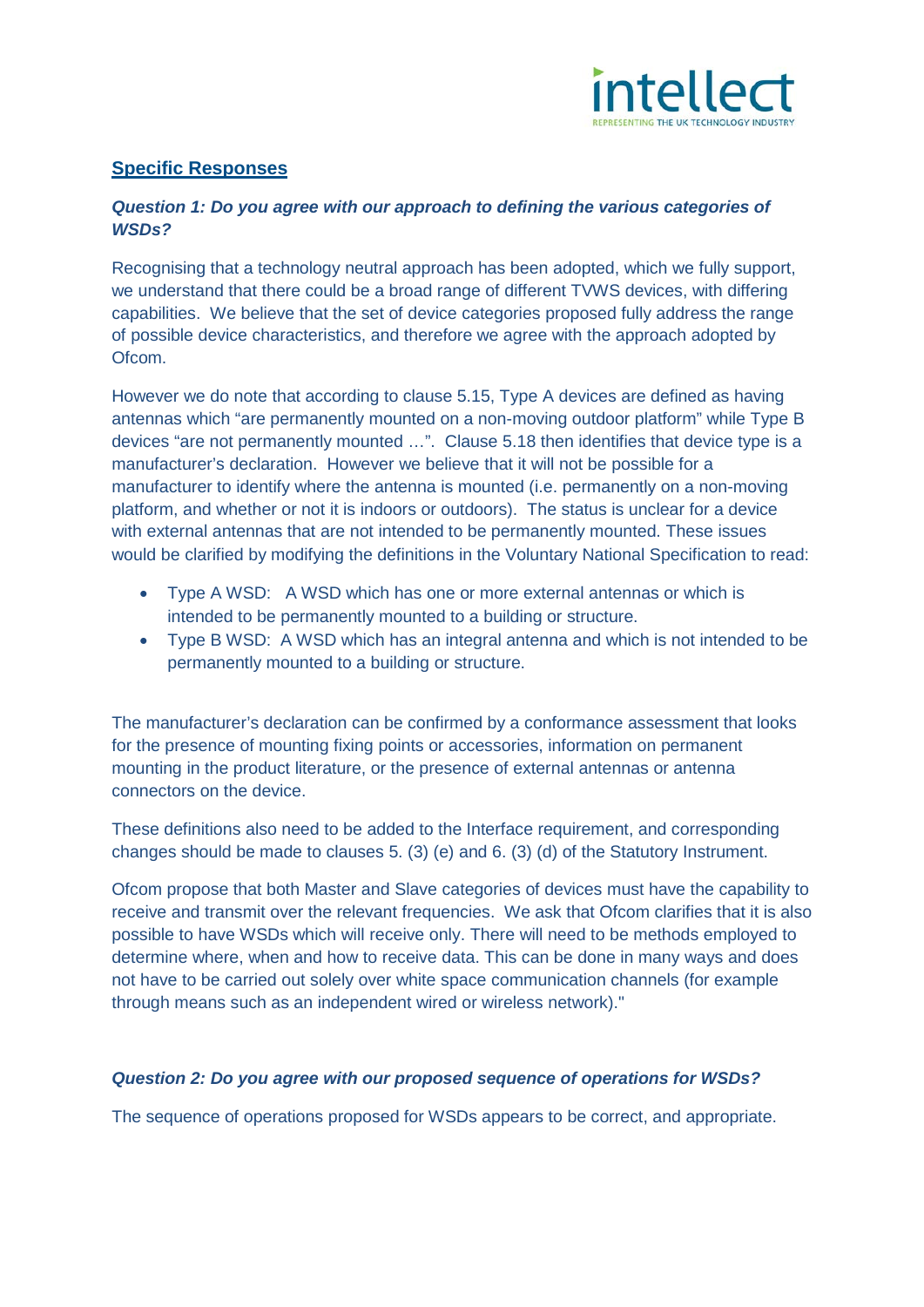

## *Question 3: Do you agree with our proposed additional operational requirements for master WSDs?*

We agree with the proposed additional operational requirements for master WSDs, with one possible exception:

Clause 5.53 states that the device parameters must be "determined automatically" by the master WSD. It is our understanding that some of these may be "hard-wired" into the device during its manufacture, whilst others such as the antenna location can be determined automatically. We presume that antenna gain and direction are also required and therefore seek clarification as to whether these are also to be "determined automatically" by the master WSD, or specified at installation.

We also note that the values for AFLR that are proposed in Tables 1 and 2 of the consultation document would result in maximum transmit powers that are insufficient for many TVWS applications in many parts of the country (including, but not limited to, DTT fringe reception areas), if they were applied in conjunction with the maximum out of band levels for protection of DTT contained in a paper that Ofcom submitted to a recent meeting of ITU (JTG 4-5-6-7/91-E, the first table numbered Table 12). These out of band levels were derived using a worst case analysis (minimum coupling loss). Intellect recommends that Ofcom repeats this analysis with more representative assumptions.

Clauses 5.68 – 5.70 propose measures for security of the communication between a master WSD and the website containing Ofcom's qualifying list of WSDs. The use of the HTTPS protocol is a necessary but not sufficient condition for this security; it provides security once a link is established, but does not prevent a master WSD from communicating with a spoof database. Intellect recommends that Ofcom seeks expert advice on this important issue.

#### *Question 4: Do you agree with our proposed additional operational requirements for slave WSDs?*

We agree with the proposed additional operational requirements for slave WSDs.

#### *Question 5: Do you agree with the proposed device parameters, operational parameters and channel usage parameters?*

Clause 6.7 contains several parameters which will "need to be internationally harmonised", which we would endorse, although this does raise some questions about which body/ies or organisation(s) would be responsible for such parameters. In particular, the draft VNS gives some examples of Technology Identifiers, which seem quite appropriate. However Ofcom should give some consideration to how the database should react in the event that an unrecognised Technology Identifier is received, which would be possible for such free form use of the identifier field.